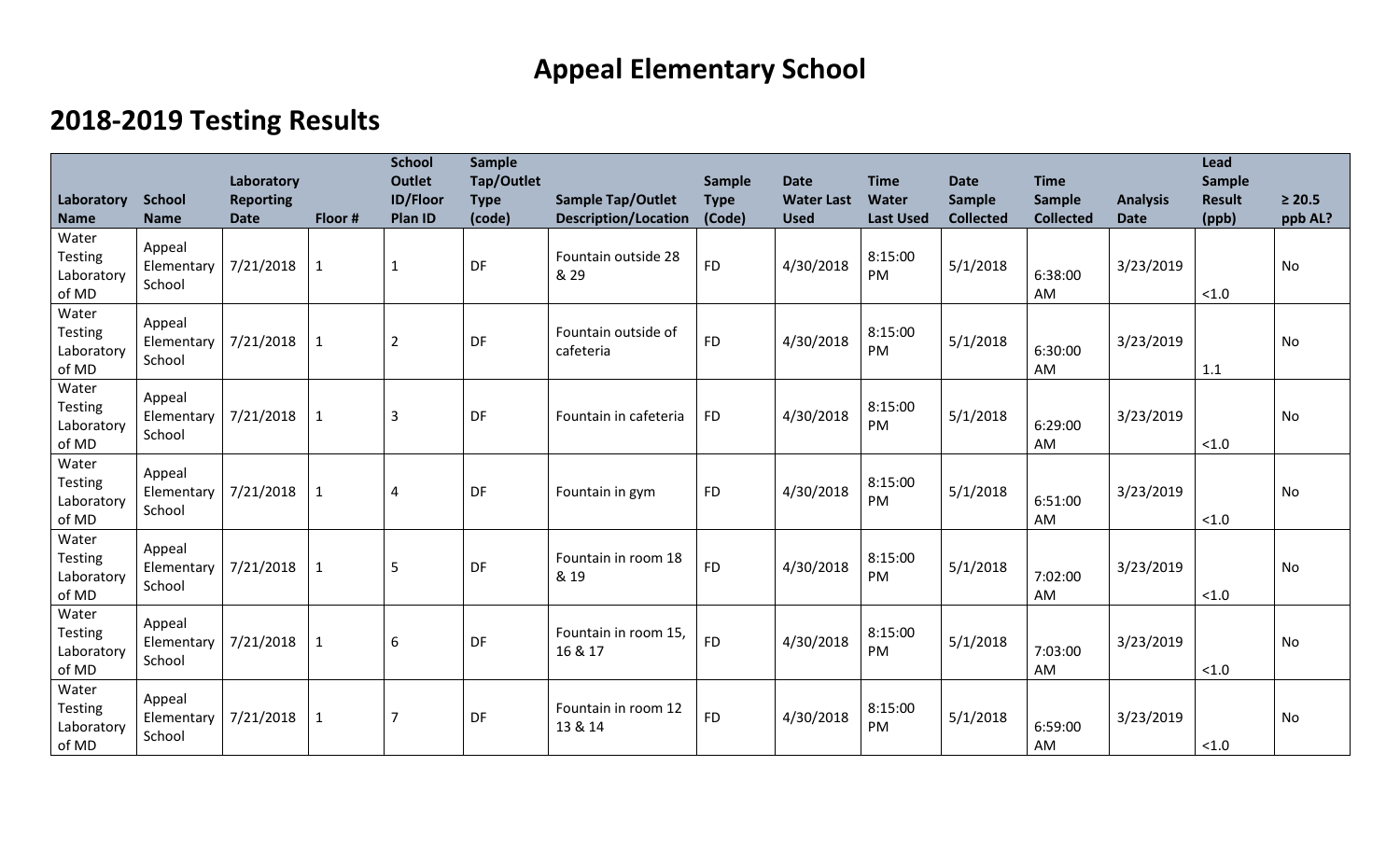| Water<br><b>Testing</b><br>Laboratory<br>of MD | Appeal<br>Elementary<br>School   | 7/21/2018 | $\mathbf{1}$ | 8          | DF        | Fountain in room 10<br>& 11 | <b>FD</b> | 4/30/2018 | 8:15:00<br>PM | 5/1/2018 | 6:52:00<br>AM | 3/23/2019 | $<1.0$ | No |
|------------------------------------------------|----------------------------------|-----------|--------------|------------|-----------|-----------------------------|-----------|-----------|---------------|----------|---------------|-----------|--------|----|
| Water<br><b>Testing</b><br>Laboratory<br>of MD | Appeal<br>Elementary<br>School   | 7/21/2018 | $\mathbf{1}$ | 9          | <b>NO</b> | Faucet in health<br>room    | <b>FD</b> | 4/30/2018 | 8:15:00<br>PM | 5/1/2018 | 6:31:00<br>AM | 3/24/2019 | $<1.0$ | No |
| Water<br><b>Testing</b><br>Laboratory<br>of MD | Appeal<br>Elementary<br>School   | 7/21/2018 | $\mathbf{1}$ | <b>b10</b> | <b>TL</b> | Bubbler in lounge           | <b>FD</b> | 4/30/2018 | 8:15:00<br>PM | 5/1/2018 | 6:34:00<br>AM | 3/24/2019 | 6.7    | No |
| Water<br><b>Testing</b><br>Laboratory<br>of MD | Appeal<br>Elementary<br>School   | 7/21/2018 | $\mathbf{1}$ | 11         | <b>CF</b> | Faucet in lounge            | <b>FD</b> | 4/30/2018 | 8:15:00<br>PM | 5/1/2018 | 6:34:00<br>AM | 3/24/2019 | 1.1    | No |
| Water<br><b>Testing</b><br>Laboratory<br>of MD | Appeal<br>Elementary<br>School   | 7/21/2018 | $\mathbf{1}$ | b12        | <b>CF</b> | Bubbler in 29               | <b>FD</b> | 4/30/2018 | 8:15:00<br>PM | 5/1/2018 | 6:00:00<br>PM | 3/24/2019 | 2.7    | No |
| Water<br><b>Testing</b><br>Laboratory<br>of MD | Appeal<br>Elementary<br>School   | 7/21/2018 | $\mathbf{1}$ | 13         | <b>CS</b> | Faucet in 29                | <b>FD</b> | 4/30/2018 | 8:15:00<br>PM | 5/1/2018 | 6:37:00<br>AM | 3/24/2019 | 2.8    | No |
| Water<br><b>Testing</b><br>Laboratory<br>of MD | Appeal<br>Elementary<br>School   | 7/21/2018 | $\mathbf{1}$ | b14        | <b>CF</b> | Bubbler in 28               | <b>FD</b> | 4/30/2018 | 8:15:00<br>PM | 5/1/2018 | 6:39:00<br>AM | 3/24/2019 | 1.3    | No |
| Water<br><b>Testing</b><br>Laboratory<br>of MD | Appeal<br>Elementary<br>School   | 7/21/2018 | $\mathbf{1}$ | 15         | <b>CS</b> | Faucet in 28                | <b>FD</b> | 4/30/2018 | 8:15:00<br>PM | 5/1/2018 | 6:39:00<br>AM | 3/24/2019 | 3.6    | No |
| Water<br>Testing<br>Laboratory<br>of MD        | Appeal<br>Elementary<br>School   | 7/21/2018 | $\mathbf{1}$ | b16        | CF        | Bubbler in 27               | <b>FD</b> | 4/30/2018 | 8:15:00<br>PM | 5/1/2018 | 6:43:00<br>AM | 3/24/2019 | 3.0    | No |
| Water<br><b>Testing</b>                        | Appeal<br>Elementary  <br>School | 7/21/2018 | $\mathbf{1}$ | 17         | <b>CS</b> | Faucet in 27                | <b>FD</b> | 4/30/2018 | 8:15:00<br>PM | 5/1/2018 | 6:43:00<br>AM | 3/24/2019 | 4.4    | No |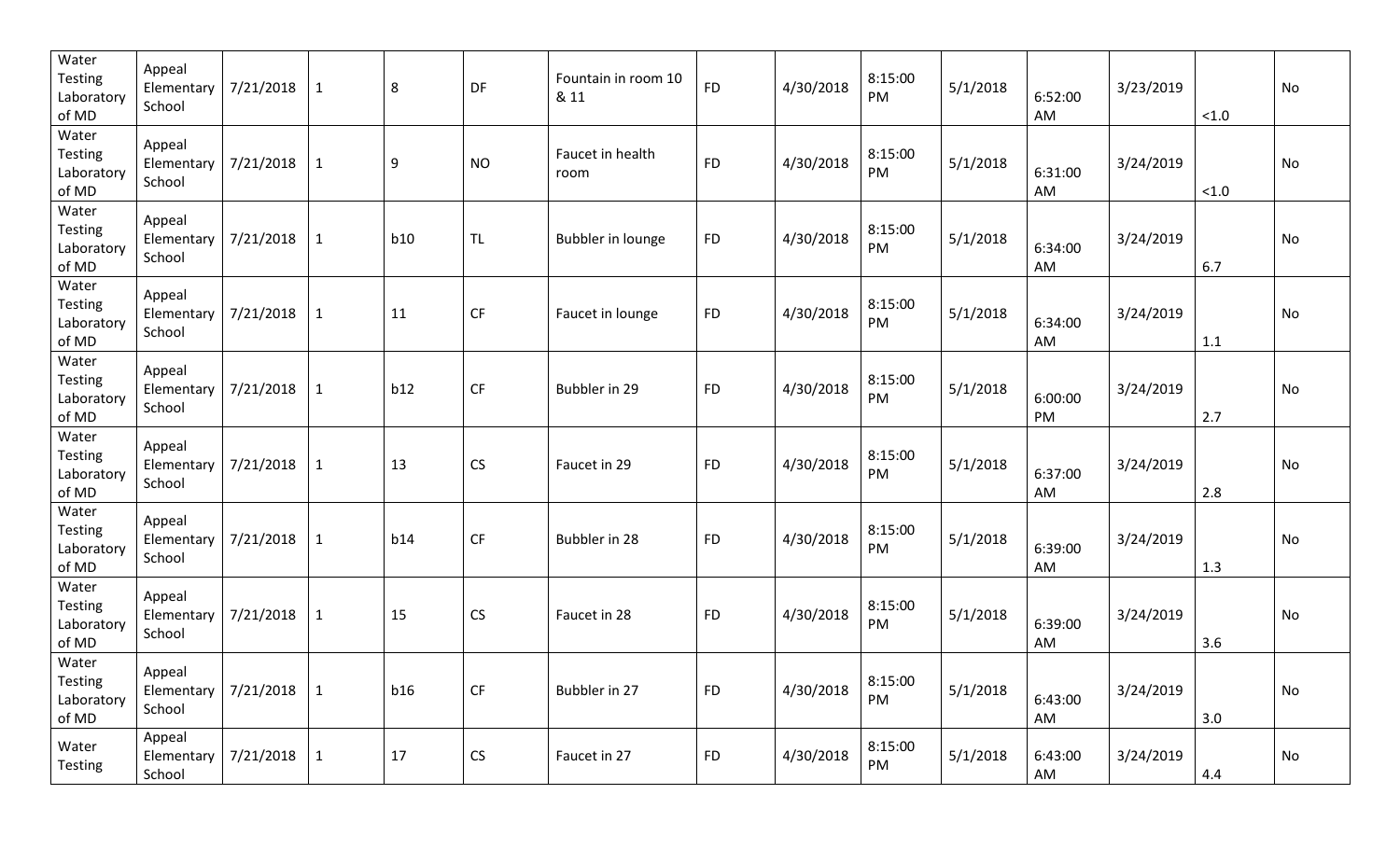| Laboratory<br>of MD                     |                                |           |              |            |           |                                        |           |           |               |          |               |           |                  |
|-----------------------------------------|--------------------------------|-----------|--------------|------------|-----------|----------------------------------------|-----------|-----------|---------------|----------|---------------|-----------|------------------|
| Water<br>Testing<br>Laboratory<br>of MD | Appeal<br>Elementary<br>School | 7/21/2018 | $\mathbf{1}$ | <b>b18</b> | <b>CF</b> | Bubbler in 26                          | <b>FD</b> | 4/30/2018 | 8:15:00<br>PM | 5/1/2018 | 6:45:00<br>AM | 3/24/2019 | <b>No</b><br>6.7 |
| Water<br>Testing<br>Laboratory<br>of MD | Appeal<br>Elementary<br>School | 7/21/2018 | $\mathbf{1}$ | 19         | CS        | Faucet in 26                           | <b>FD</b> | 4/30/2018 | 8:15:00<br>PM | 5/1/2018 | 6:45:00<br>AM | 3/24/2019 | No<br>5.4        |
| Water<br>Testing<br>Laboratory<br>of MD | Appeal<br>Elementary<br>School | 7/21/2018 | $\mathbf{1}$ | b20        | CF        | Bubbler in 30                          | <b>FD</b> | 4/30/2018 | 8:15:00<br>PM | 5/1/2018 | 6:48:00<br>AM | 3/24/2019 | No<br>1.8        |
| Water<br>Testing<br>Laboratory<br>of MD | Appeal<br>Elementary<br>School | 7/21/2018 | $\mathbf{1}$ | 21         | <b>CR</b> | Faucet in 30                           | <b>FD</b> | 4/30/2018 | 8:15:00<br>PM | 5/1/2018 | 6:48:00<br>AM | 3/24/2019 | <b>No</b><br>2.0 |
| Water<br>Testing<br>Laboratory<br>of MD | Appeal<br>Elementary<br>School | 7/21/2018 | $\mathbf{1}$ | 22         | <b>CR</b> | Solo faucet in 30                      | <b>FD</b> | 4/30/2018 | 8:15:00<br>PM | 5/1/2018 | 6:49:00<br>AM | 3/24/2019 | No<br>2.0        |
| Water<br>Testing<br>Laboratory<br>of MD | Appeal<br>Elementary<br>School | 7/21/2018 | $\mathbf{1}$ | 23         | KS        | Left faucet in kitchen                 | <b>FD</b> | 4/30/2018 | 8:15:00<br>PM | 5/1/2018 | 6:27:00<br>AM | 3/24/2019 | No<br>2.8        |
| Water<br>Testing<br>Laboratory<br>of MD | Appeal<br>Elementary<br>School | 7/21/2018 | $\mathbf{1}$ | 24         | KS        | Right faucet in<br>kitchen             | <b>FD</b> | 4/30/2018 | 8:15:00<br>PM | 5/1/2018 | 6:27:00<br>AM | 3/24/2019 | No<br>4.4        |
| Water<br>Testing<br>Laboratory<br>of MD | Appeal<br>Elementary<br>School | 7/21/2018 | $\mathbf{1}$ | 25         | KS        | Solo faucet in two<br>compartment sink | <b>FD</b> | 4/30/2018 | 8:15:00<br>PM | 5/1/2018 | 6:27:00<br>AM | 3/24/2019 | No<br>5.5        |
| Water<br>Testing<br>Laboratory<br>of MD | Appeal<br>Elementary<br>School | 7/21/2018 | $\mathbf{1}$ | 27         | CS        | Left faucet in media<br>center         | <b>FD</b> | 4/30/2018 | 8:15:00<br>PM | 5/1/2018 | 6:55:00<br>AM | 3/24/2019 | No<br>4.3        |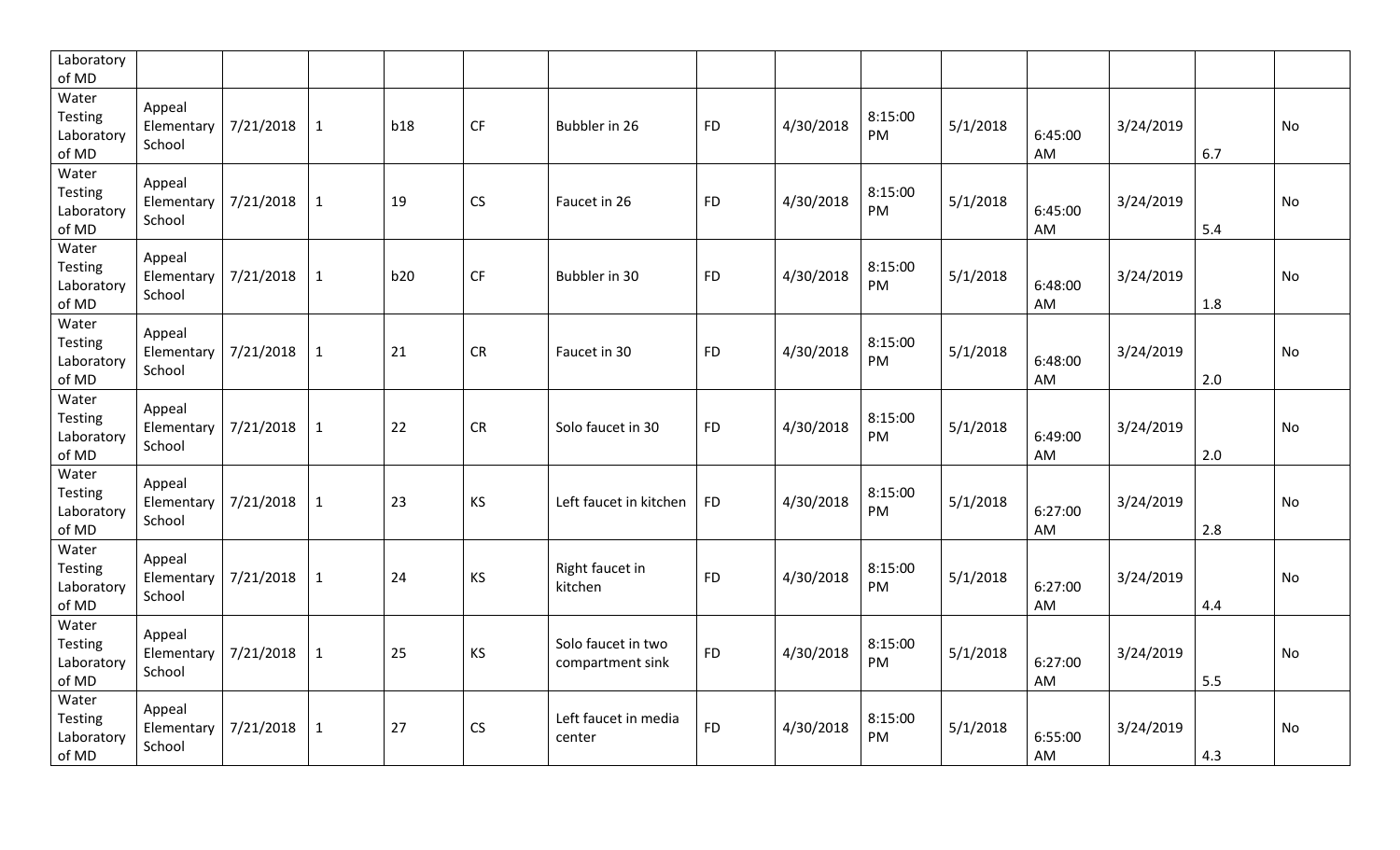| Water<br><b>Testing</b><br>Laboratory<br>of MD | Appeal<br>Elementary<br>School   | 7/21/2018 | $\mathbf{1}$ | 29         | CS                     | Faucet by media<br>center       | <b>FD</b> | 4/30/2018 | 8:15:00<br>PM | 5/1/2018 | 6:53:00<br>AM | 3/24/2019 | 8.8    | No |
|------------------------------------------------|----------------------------------|-----------|--------------|------------|------------------------|---------------------------------|-----------|-----------|---------------|----------|---------------|-----------|--------|----|
| Water<br><b>Testing</b><br>Laboratory<br>of MD | Appeal<br>Elementary<br>School   | 7/21/2018 | $\mathbf{1}$ | <b>b30</b> | $\mathsf{C}\mathsf{F}$ | Left bubbler outside<br>of 27   | <b>FD</b> | 4/30/2018 | 8:15:00<br>PM | 5/1/2018 | 6:57:00<br>AM | 3/24/2019 | 1.2    | No |
| Water<br><b>Testing</b><br>Laboratory<br>of MD | Appeal<br>Elementary<br>School   | 7/21/2018 | $\mathbf{1}$ | 31         | CS                     | Left faucet outside<br>27       | <b>FD</b> | 4/30/2018 | 8:15:00<br>PM | 5/1/2018 | 6:57:00<br>AM | 3/24/2019 | $<1.0$ | No |
| Water<br><b>Testing</b><br>Laboratory<br>of MD | Appeal<br>Elementary<br>School   | 7/21/2018 | $\mathbf{1}$ | b32        | CF                     | Middle bubbler<br>outside of 27 | <b>FD</b> | 4/30/2018 | 8:15:00<br>PM | 5/1/2018 | 6:59:00<br>AM | 3/24/2019 | 1.4    | No |
| Water<br><b>Testing</b><br>Laboratory<br>of MD | Appeal<br>Elementary<br>School   | 7/21/2018 | $\mathbf{1}$ | 33         | CS                     | Middle faucet<br>outside of 27  | <b>FD</b> | 4/30/2018 | 8:15:00<br>PM | 5/1/2018 | 6:59:00<br>AM | 3/24/2019 | 1.2    | No |
| Water<br><b>Testing</b><br>Laboratory<br>of MD | Appeal<br>Elementary<br>School   | 7/21/2018 | $\mathbf{1}$ | b34        | $\mathsf{C}\mathsf{F}$ | Right bubbler<br>outside of 27  | <b>FD</b> | 4/30/2018 | 8:15:00<br>PM | 5/1/2018 | 7:00:00<br>AM | 3/24/2019 | 1.0    | No |
| Water<br><b>Testing</b><br>Laboratory<br>of MD | Appeal<br>Elementary  <br>School | 7/21/2018 | $\mathbf{1}$ | 35         | CS                     | Right faucet outside<br>27      | <b>FD</b> | 4/30/2018 | 8:15:00<br>PM | 5/1/2018 | 7:00:00<br>AM | 3/24/2019 | $<1.0$ | No |
| Water<br><b>Testing</b><br>Laboratory<br>of MD | Appeal<br>Elementary<br>School   | 7/21/2018 | $\mathbf{1}$ | <b>b36</b> | $\mathsf{C}\mathsf{F}$ | Bubbler in 19                   | <b>FD</b> | 4/30/2018 | 8:15:00<br>PM | 5/1/2018 | 7:04:00<br>AM | 3/24/2019 | 1.2    | No |
| Water<br>Testing<br>Laboratory<br>of MD        | Appeal<br>Elementary  <br>School | 7/21/2018 | $\mathbf{1}$ | 37         | CS                     | Faucet in 19                    | <b>FD</b> | 4/30/2018 | 8:15:00<br>PM | 5/1/2018 | 7:04:00<br>AM | 3/24/2019 | 1.7    | No |
| Water<br><b>Testing</b>                        | Appeal<br>Elementary  <br>School | 7/21/2018 | $\mathbf{1}$ | 39         | CS                     | Faucet in 18                    | <b>FD</b> | 4/30/2018 | 8:15:00<br>PM | 5/1/2018 | 7:05:00<br>AM | 3/24/2019 | 1.9    | No |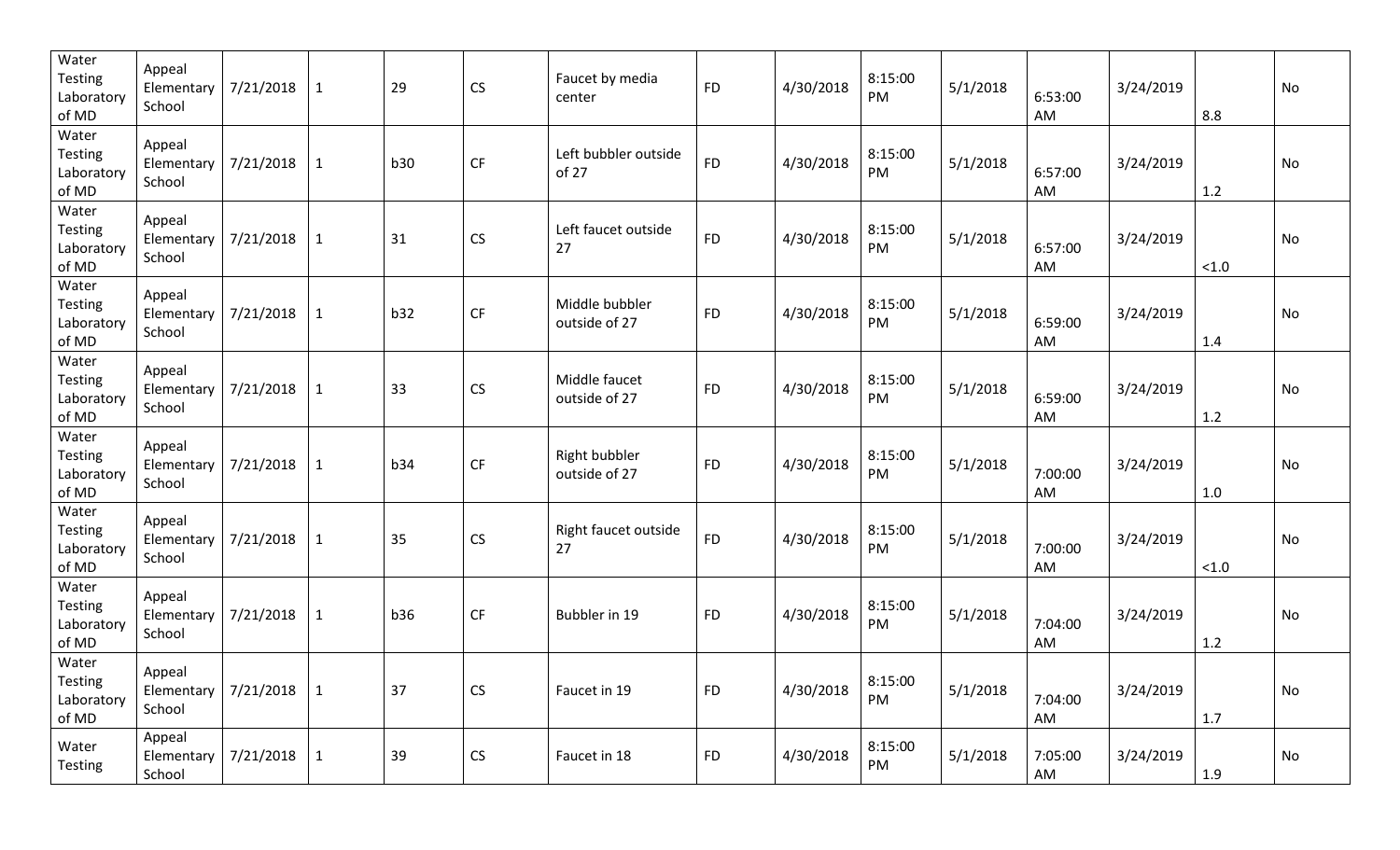| Laboratory<br>of MD                            |                                       |           |              |            |           |               |           |           |               |          |               |           |        |           |
|------------------------------------------------|---------------------------------------|-----------|--------------|------------|-----------|---------------|-----------|-----------|---------------|----------|---------------|-----------|--------|-----------|
| Water<br>Testing<br>Laboratory<br>of MD        | Appeal<br>Elementary<br>School        | 7/21/2018 | $\mathbf{1}$ | <b>b40</b> | <b>CF</b> | Bubbler in 17 | <b>FD</b> | 4/30/2018 | 8:15:00<br>PM | 5/1/2018 | 7:04:00<br>AM | 3/24/2019 | $<1.0$ | <b>No</b> |
| Water<br><b>Testing</b><br>Laboratory<br>of MD | Appeal<br><b>Elementary</b><br>School | 7/21/2018 | $\mathbf{1}$ | 41         | CS        | Faucet in 17  | <b>FD</b> | 4/30/2018 | 8:15:00<br>PM | 5/1/2018 | 7:04:00<br>AM | 3/24/2019 | 2.0    | No        |
| Water<br><b>Testing</b><br>Laboratory<br>of MD | Appeal<br>Elementary<br>School        | 7/21/2018 | $\mathbf{1}$ | b42        | CF        | Bubbler in 16 | <b>FD</b> | 4/30/2018 | 8:15:00<br>PM | 5/1/2018 | 7:07:00<br>AM | 3/24/2019 | $<1.0$ | No        |
| Water<br><b>Testing</b><br>Laboratory<br>of MD | Appeal<br>Elementary<br>School        | 7/21/2018 | $\mathbf{1}$ | 43         | <b>CS</b> | Faucet in 16  | <b>FD</b> | 4/30/2018 | 8:15:00<br>PM | 5/1/2018 | 7:07:00<br>AM | 3/24/2019 | 2.1    | <b>No</b> |
| Water<br>Testing<br>Laboratory<br>of MD        | Appeal<br>Elementary<br>School        | 7/21/2018 | $\mathbf{1}$ | <b>b44</b> | <b>CF</b> | Bubbler in 15 | <b>FD</b> | 4/30/2018 | 8:15:00<br>PM | 5/1/2018 | 7:06:00<br>AM | 3/24/2019 | $<1.0$ | No        |
| Water<br><b>Testing</b><br>Laboratory<br>of MD | Appeal<br>Elementary<br>School        | 7/21/2018 | $\mathbf{1}$ | 45         | CS        | Faucet in 15  | <b>FD</b> | 4/30/2018 | 8:15:00<br>PM | 5/1/2018 | 7:06:00<br>AM | 3/24/2019 | 2.0    | No        |
| Water<br>Testing<br>Laboratory<br>of MD        | Appeal<br>Elementary<br>School        | 7/21/2018 | $\mathbf{1}$ | b46        | CF        | Bubbler in 14 | <b>FD</b> | 4/30/2018 | 8:15:00<br>PM | 5/1/2018 | 7:02:00<br>AM | 3/24/2019 | $<1.0$ | No        |
| Water<br>Testing<br>Laboratory<br>of MD        | Appeal<br>Elementary<br>School        | 7/21/2018 | $\mathbf{1}$ | 47         | CS        | Faucet in 14  | <b>FD</b> | 4/30/2018 | 8:15:00<br>PM | 5/1/2018 | 7:02:00<br>AM | 3/24/2019 | 1.3    | No        |
| Water<br>Testing<br>Laboratory<br>of MD        | Appeal<br>Elementary<br>School        | 7/21/2018 | $\mathbf{1}$ | <b>b48</b> | <b>CF</b> | Bubbler in 13 | <b>FD</b> | 4/30/2018 | 8:15:00<br>PM | 5/1/2018 | 7:01:00<br>AM | 3/24/2019 | $<1.0$ | No        |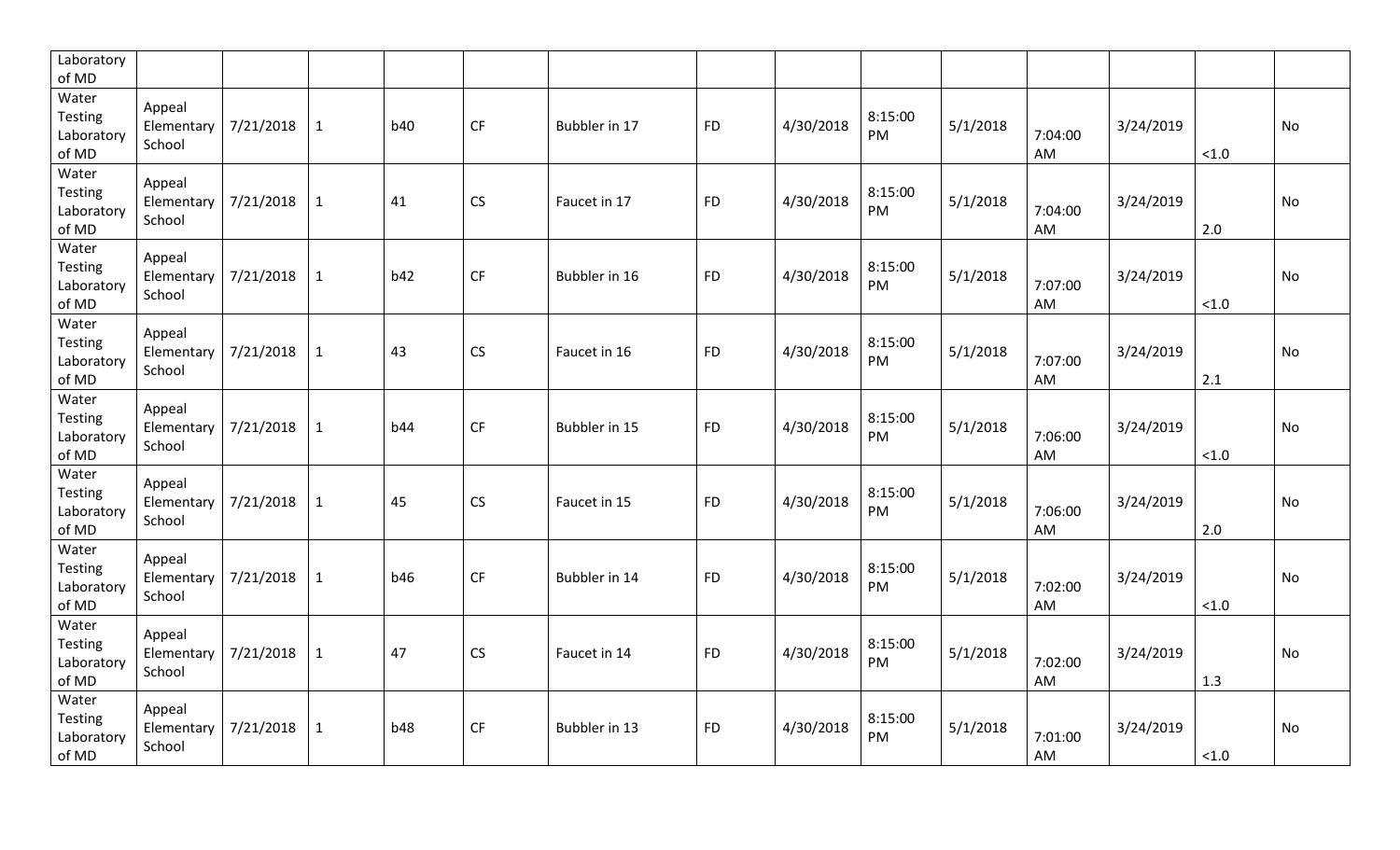| Water<br><b>Testing</b><br>Laboratory<br>of MD | Appeal<br>Elementary<br>School   | 7/21/2018 | $\mathbf{1}$ | 49         | <b>CS</b> | Faucet in 13                | <b>FD</b> | 4/30/2018 | 8:15:00<br>PM | 5/1/2018 | 7:01:00<br>AM | 3/24/2019 | 1.5    | No |
|------------------------------------------------|----------------------------------|-----------|--------------|------------|-----------|-----------------------------|-----------|-----------|---------------|----------|---------------|-----------|--------|----|
| Water<br><b>Testing</b><br>Laboratory<br>of MD | Appeal<br>Elementary<br>School   | 7/21/2018 | $\mathbf{1}$ | <b>b50</b> | <b>CF</b> | Bubbler in 12               | <b>FD</b> | 4/30/2018 | 8:15:00<br>PM | 5/1/2018 | 7:00:00<br>AM | 3/23/2019 | 2.7    | No |
| Water<br><b>Testing</b><br>Laboratory<br>of MD | Appeal<br>Elementary<br>School   | 7/21/2018 | $\mathbf{1}$ | 51         | <b>CS</b> | Faucet in 12                | <b>FD</b> | 4/30/2018 | 8:15:00<br>PM | 5/1/2018 | 7:00:00<br>AM | 3/23/2019 | 2.1    | No |
| Water<br>Testing<br>Laboratory<br>of MD        | Appeal<br>Elementary  <br>School | 7/21/2018 | $\mathbf{1}$ | b52        | CF        | Bubbler in 10               | <b>FD</b> | 4/30/2018 | 8:15:00<br>PM | 5/1/2018 | 6:53:00<br>AM | 3/23/2019 | 2.7    | No |
| Water<br>Testing<br>Laboratory<br>of MD        | Appeal<br>Elementary<br>School   | 7/21/2018 | $\mathbf{1}$ | 53         | <b>CS</b> | Faucet In 10                | <b>FD</b> | 4/30/2018 | 8:15:00<br>PM | 5/1/2018 | 6:53:00<br>AM | 3/23/2019 | 1.9    | No |
| Water<br><b>Testing</b><br>Laboratory<br>of MD | Appeal<br>Elementary  <br>School | 7/21/2018 | $\mathbf{1}$ | b54        | CF        | Bubbler in 11               | <b>FD</b> | 4/30/2018 | 8:15:00<br>PM | 5/1/2018 | 6:57:00<br>AM | 3/23/2019 | $<1.0$ | No |
| Water<br><b>Testing</b><br>Laboratory<br>of MD | Appeal<br>Elementary  <br>School | 7/21/2018 | $\mathbf{1}$ | 55         | CS        | Faucet in 11                | <b>FD</b> | 4/30/2018 | 8:15:00<br>PM | 5/1/2018 | 6:39:00<br>AM | 3/23/2019 | 1.8    | No |
| Water<br><b>Testing</b><br>Laboratory<br>of MD | Appeal<br>Elementary<br>School   | 7/21/2018 | $\mathbf{1}$ | <b>b56</b> | CF        | Left bubbler outside<br>9   | <b>FD</b> | 4/30/2018 | 8:15:00<br>PM | 5/1/2018 | 6:39:00<br>AM | 3/23/2019 | $<1.0$ | No |
| Water<br>Testing<br>Laboratory<br>of MD        | Appeal<br>Elementary<br>School   | 7/21/2018 | $\mathbf{1}$ | 57         | CS        | Left faucet outside 9       | <b>FD</b> | 4/30/2018 | 8:15:00<br>PM | 5/1/2018 | 6:39:00<br>AM | 3/23/2019 | $<1.0$ | No |
| Water<br><b>Testing</b>                        | Appeal<br>Elementary<br>School   | 7/21/2018 | $\mathbf{1}$ | <b>B58</b> | CF        | Middle bubbler<br>outside 9 | <b>FD</b> | 4/30/2018 | 8:15:00<br>PM | 5/1/2018 | 6:39:00<br>AM | 3/23/2019 | $<1.0$ | No |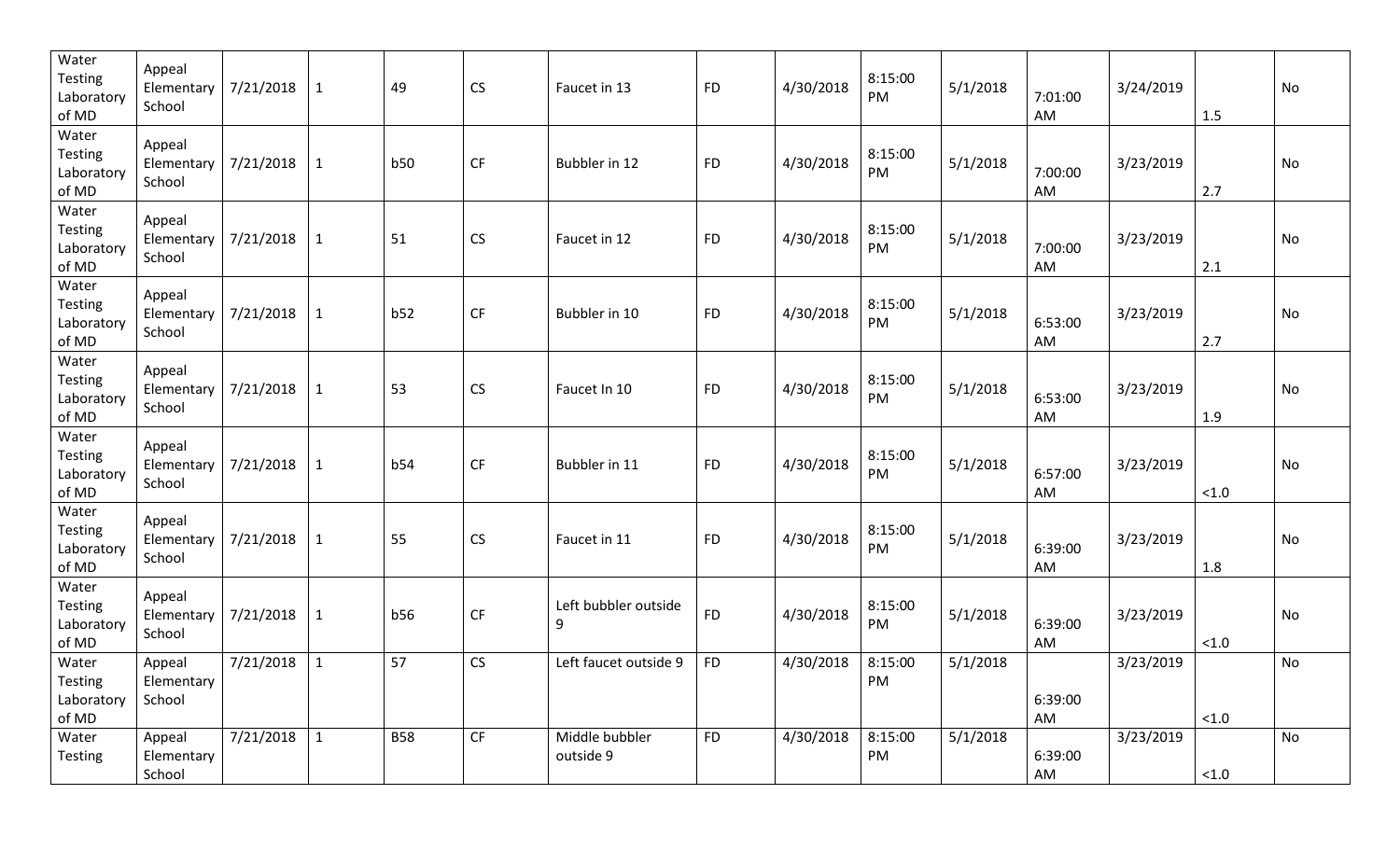| Laboratory          |                      |           |              |            |           |                      |           |           |               |          |         |           |        |           |
|---------------------|----------------------|-----------|--------------|------------|-----------|----------------------|-----------|-----------|---------------|----------|---------|-----------|--------|-----------|
| of MD               |                      |           |              |            |           |                      |           |           |               |          |         |           |        |           |
| Water               | Appeal               | 7/21/2018 | $\mathbf{1}$ | 59         | CS        | Middle faucet        | <b>FD</b> | 4/30/2018 | 8:15:00       | 5/1/2018 |         | 3/23/2019 |        | <b>No</b> |
| Testing             | Elementary           |           |              |            |           | outside 9            |           |           | PM            |          |         |           |        |           |
| Laboratory          | School               |           |              |            |           |                      |           |           |               |          | 6:38:00 |           |        |           |
| of MD               |                      |           |              |            |           |                      |           |           |               |          | AM      |           | $<1.0$ |           |
| Water               | Appeal               | 7/21/2018 | $\vert$ 1    | <b>B60</b> | <b>CF</b> | Right bubbler        | <b>FD</b> | 4/30/2018 | 8:15:00       | 5/1/2018 |         | 3/23/2019 |        | <b>No</b> |
| Testing             | Elementary           |           |              |            |           | outside 9            |           |           | PM            |          |         |           |        |           |
| Laboratory          | School               |           |              |            |           |                      |           |           |               |          | 6:38:00 |           |        |           |
| of MD               |                      |           |              |            |           |                      |           |           |               |          | AM      |           | $<1.0$ |           |
| Water               | Appeal               | 7/21/2018 | $\vert$ 1    | 61         | CS        | Right faucet outside | <b>FD</b> | 4/30/2018 | 8:15:00       | 5/1/2018 |         | 3/23/2019 |        | No        |
| Testing             | Elementary           |           |              |            |           | 9                    |           |           | PM            |          |         |           |        |           |
| Laboratory          | School               |           |              |            |           |                      |           |           |               |          | 6:38:00 |           |        |           |
| of MD               |                      |           |              |            |           |                      |           |           |               |          | AM      |           | $<1.0$ |           |
| Water               | Appeal               | 7/21/2018 | $\mathbf{1}$ | <b>B62</b> | <b>CF</b> | Bubbler near 6       | <b>FD</b> | 4/30/2018 | 8:15:00       | 5/1/2018 |         | 3/23/2019 |        | No        |
| Testing             | Elementary           |           |              |            |           |                      |           |           | PM            |          |         |           |        |           |
| Laboratory          | School               |           |              |            |           |                      |           |           |               |          | 6:34:00 |           |        |           |
| of MD               |                      | 7/21/2018 | $\mathbf{1}$ | 63         | CS        |                      |           |           |               |          | AM      |           | $<1.0$ | No        |
| Water               | Appeal               |           |              |            |           | Faucet near 6        | <b>FD</b> | 4/30/2018 | 8:15:00<br>PM | 5/1/2018 |         | 3/23/2019 |        |           |
| Testing             | Elementary<br>School |           |              |            |           |                      |           |           |               |          | 6:34:00 |           |        |           |
| Laboratory<br>of MD |                      |           |              |            |           |                      |           |           |               |          | AM      |           | 1.5    |           |
| Water               | Appeal               | 7/21/2018 | $\mathbf{1}$ | <b>B64</b> | <b>CF</b> | Bubbler in 3         | <b>FD</b> | 4/30/2018 | 8:15:00       | 5/1/2018 |         | 3/23/2019 |        | No        |
| Testing             | Elementary           |           |              |            |           |                      |           |           | PM            |          |         |           |        |           |
| Laboratory          | School               |           |              |            |           |                      |           |           |               |          | 6:32:00 |           |        |           |
| of MD               |                      |           |              |            |           |                      |           |           |               |          | AM      |           | $<1.0$ |           |
| Water               | Appeal               | 7/21/2018 | $\vert$ 1    | 65         | <b>CS</b> | Faucet in 3          | <b>FD</b> | 4/30/2018 | 8:15:00       | 5/1/2018 |         | 3/23/2019 |        | No        |
| Testing             | Elementary           |           |              |            |           |                      |           |           | PM            |          |         |           |        |           |
| Laboratory          | School               |           |              |            |           |                      |           |           |               |          | 6:32:00 |           |        |           |
| of MD               |                      |           |              |            |           |                      |           |           |               |          | AM      |           | $<1.0$ |           |
| Water               | Appeal               | 7/21/2018 | $\mathbf{1}$ | 67         | CS        | Faucet in 21         | <b>FD</b> | 4/30/2018 | 8:15:00       | 5/1/2018 |         | 3/23/2019 |        | No        |
| Testing             | Elementary           |           |              |            |           |                      |           |           | PM            |          |         |           |        |           |
| Laboratory          | School               |           |              |            |           |                      |           |           |               |          | 6:50:00 |           |        |           |
| of MD               |                      |           |              |            |           |                      |           |           |               |          | AM      |           | $<1.0$ |           |
| Water               | Appeal               | 7/21/2018 | $\mathbf{1}$ | 69         | CS        |                      | <b>FD</b> | 4/30/2018 | 8:15:00       | 5/1/2018 |         | 3/23/2019 |        | No        |
| Testing             | Elementary           |           |              |            |           | Faucet in 27         |           |           | PM            |          |         |           |        |           |
| Laboratory          | School               |           |              |            |           |                      |           |           |               |          | 6:49:00 |           |        |           |
| of MD               |                      |           |              |            |           |                      |           |           |               |          | AM      |           | 3.1    |           |